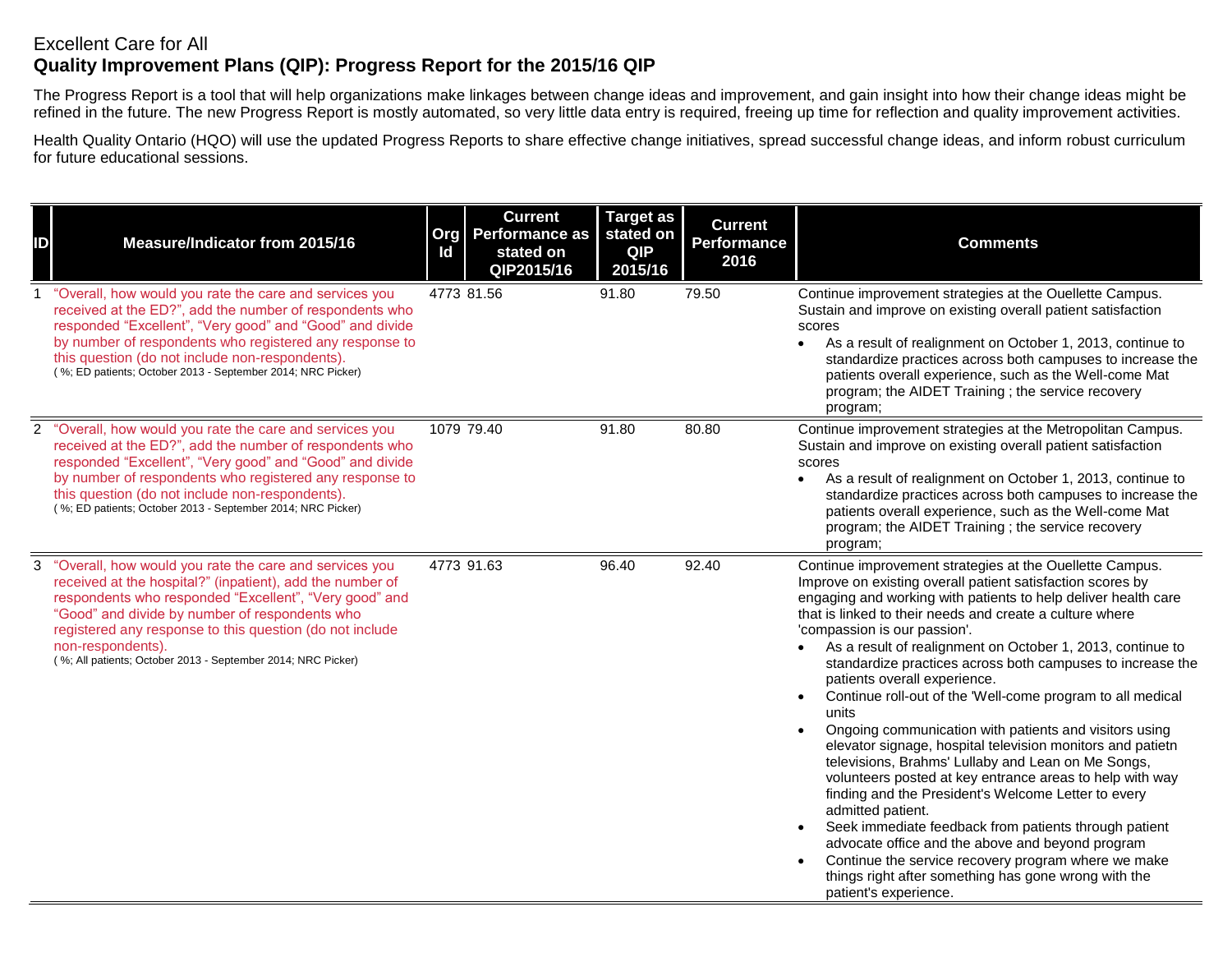|   |                                                                                                                                                                                                                                                                                                                                                                                  |            |       |         | Continue AIDET Training for all staff.<br>Invite patients to bring their story to the monthly Quality of<br>Care Meeting of the Board and Leadership                                                                                                                                                                                                                                                                                                                                                                                                                                                                                                                                                                                                                                                                                                                                                                                                                                                                                                                                                                                                                                                                                                         |
|---|----------------------------------------------------------------------------------------------------------------------------------------------------------------------------------------------------------------------------------------------------------------------------------------------------------------------------------------------------------------------------------|------------|-------|---------|--------------------------------------------------------------------------------------------------------------------------------------------------------------------------------------------------------------------------------------------------------------------------------------------------------------------------------------------------------------------------------------------------------------------------------------------------------------------------------------------------------------------------------------------------------------------------------------------------------------------------------------------------------------------------------------------------------------------------------------------------------------------------------------------------------------------------------------------------------------------------------------------------------------------------------------------------------------------------------------------------------------------------------------------------------------------------------------------------------------------------------------------------------------------------------------------------------------------------------------------------------------|
| 4 | "Overall, how would you rate the care and services you<br>received at the hospital?" (inpatient), add the number of<br>respondents who responded "Excellent", "Very good" and<br>"Good" and divide by number of respondents who<br>registered any response to this question (do not include<br>non-respondents).<br>(%; All patients; October 2013 - September 2014; NRC Picker) | 1079 94.13 | 96.40 | 93.60   | Continue improvement strategies at the Metropolitan Campus.<br>Improve on existing overall patient satisfaction scores by<br>engaging and working with patients to help deliver health care<br>that is linked to their needs and create a culture where<br>'compassion is our passion'.<br>As a result of realignment on October 1, 2013, continue to<br>standardize practices across both campuses to increase the<br>patients overall experience.<br>Continue roll-out of the 'Well-come program to all medical<br>units<br>Ongoing communication with patients and visitors using<br>elevator signage, hospital television monitors and patietn<br>televisions, Brahms' Lullaby and Lean on Me Songs,<br>volunteers posted at key entrance areas to help with way<br>finding and the President's Welcome Letter to every<br>admitted patient<br>Seek immediate feedback from patients through patient<br>advocate office and the above and beyond program<br>Continue the service recovery program where we make<br>things right after something has gone wrong with the<br>patient's experience.<br>Continue AIDET Training for all staff.<br>Invite patients to bring their story to the monthly Quality of<br>Care Meeting of the Board and Leadership |
|   | 5 Total Margin (consolidated): % by which total corporate<br>(consolidated) revenues exceed or fall short of total<br>corporate (consolidated) expense, excluding the impact of<br>facility amortization, in a given year.<br>(%; N/a; Q3 FY 2014/15 (cumulative from April 1, 2014 to December 31,<br>2014); OHRS, MOH)                                                         | 933 0.56   | 2.00  | $-3.06$ | Requires a balanced budget before net building amortization<br>and is consistent with H-SAA reporting.                                                                                                                                                                                                                                                                                                                                                                                                                                                                                                                                                                                                                                                                                                                                                                                                                                                                                                                                                                                                                                                                                                                                                       |
| 6 | Readmission within 30 days for Selected Case Mix Groups 4773<br>(%; All acute patients; July 1, 2013 - Jun 30, 2014; DAD, CIHI)                                                                                                                                                                                                                                                  |            | 16.00 | 15.01   | Continue on improvement strategies for the Ouellette Campus.<br>Focusing on and creating unique process to address<br>populations that return to hospital frequently by implementing a<br>standardized care pathway to guide care from admission in the<br>Emergency Department to discharge and beyond for both CHF<br>and COPD patients.<br>Utilize appropriate risk assessment to prospectively identify<br>patients who might benefit from more intense post<br>discharge care<br>Conduct coordinated individualized discharge planning<br>Ensure collaboration with the CCAC to ensure community<br>nursing support for patient once discharged from acute<br>care.<br>Standardization of processes across both acute care sites<br>$\bullet$<br>due to Oct 1st realignment of programs and services                                                                                                                                                                                                                                                                                                                                                                                                                                                    |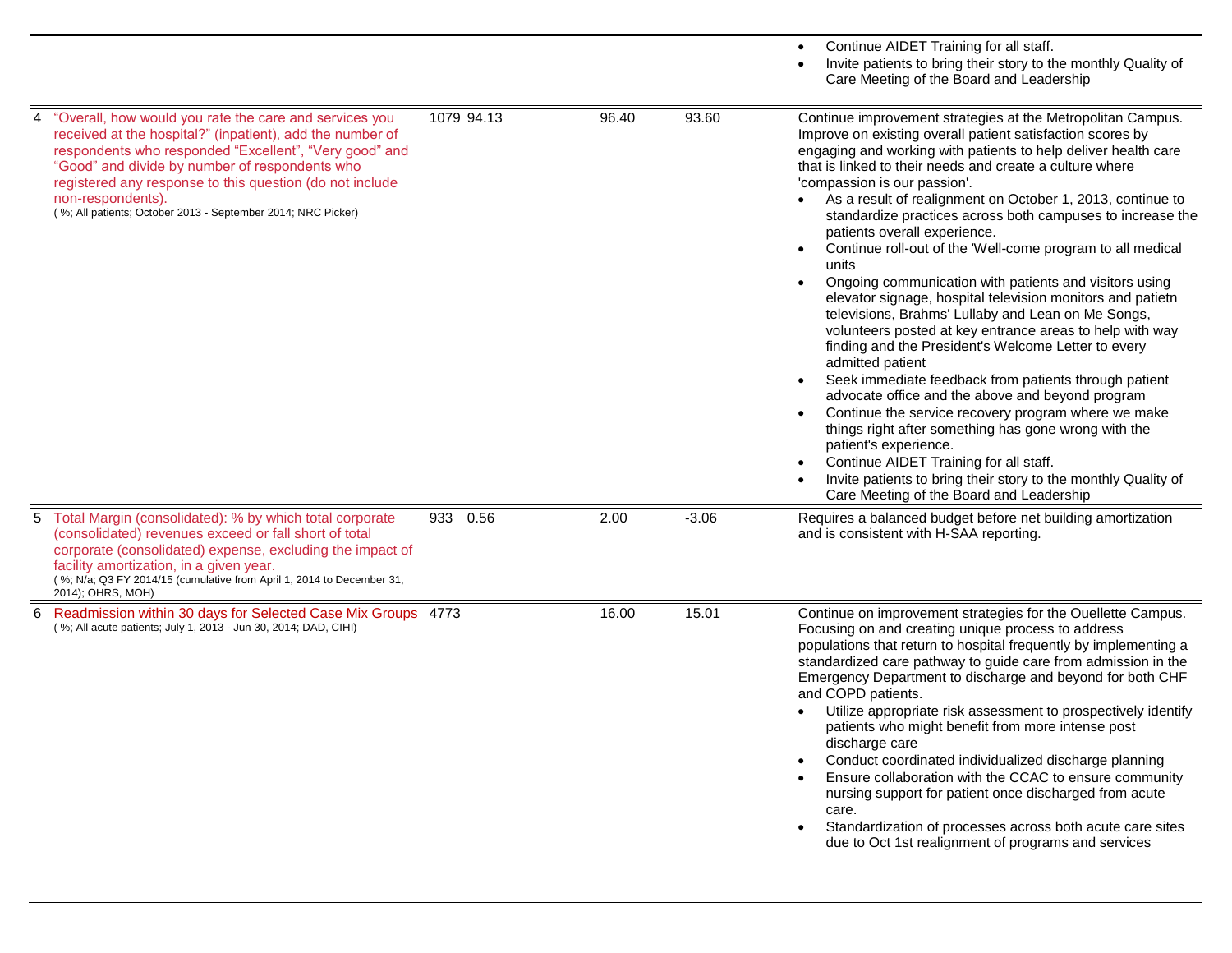|   | 7 Readmission within 30 days for Selected Case Mix Groups 1079<br>(%; All acute patients; July 1, 2013 - Jun 30, 2014; DAD, CIHI)                                                                                                                                                                                                |            | 16.00 | 15.01 | Continue improvement strategies for the Metropolitan Campus.<br>Focusing on and creating unique process to address<br>populations that return to hospital frequently by implementing a<br>standardized care pathway to guide care from admission in the<br>Emergency Department to discharge and beyond for both CHF<br>and COPD patients.<br>Utilize appropriate risk assessment to prospectively identify<br>patients who might benefit from more intense post<br>discharge<br>Conduct coordinated individualized discharge planning<br>Ensure collaboration with the CCAC to ensure community<br>nursing support for patient once discharged from acute<br>care.<br>Standardization of processes across both acute care sites<br>due to Oct 1st, 2013 realignment of programs and services |
|---|----------------------------------------------------------------------------------------------------------------------------------------------------------------------------------------------------------------------------------------------------------------------------------------------------------------------------------|------------|-------|-------|-----------------------------------------------------------------------------------------------------------------------------------------------------------------------------------------------------------------------------------------------------------------------------------------------------------------------------------------------------------------------------------------------------------------------------------------------------------------------------------------------------------------------------------------------------------------------------------------------------------------------------------------------------------------------------------------------------------------------------------------------------------------------------------------------|
|   | 8 CDI rate per 1,000 patient days: Number of patients newly<br>diagnosed with hospital-acquired CDI during the reporting<br>period, divided by the number of patient days in the<br>reporting period, multiplied by 1,000.<br>(Rate per 1,000 patient days; All patients; Jan 1, 2014 - Dec 31, 2014;<br>Publicly Reported, MOH) | 4773 0.56  | 0.25  | 0.29  | Continue improvement at the Ouellette Campus. Monitor use of<br>Clorox products for cleaning CDI patient rooms and equipment<br>corporate wide<br>Continue investigations of every incident of hospital<br>acquired infection<br>Standardize human waste management procedures, i.e.<br>bedpan, commode usage and reprocessing. Daily<br>leadership rounding by ops/CPM/c's for appropriate<br>supplies/cleaning of equipment<br>Housekeeping audits conducted by supervisors- (tracer<br>$\bullet$<br>audits)<br>Conduct HAI investigation meetings weekly<br>Roll out aligned Corporate Human Waste Management<br>Policy and Procedure                                                                                                                                                      |
| 9 | CDI rate per 1,000 patient days: Number of patients newly<br>diagnosed with hospital-acquired CDI during the reporting<br>period, divided by the number of patient days in the<br>reporting period, multiplied by 1,000.<br>(Rate per 1,000 patient days; All patients; Jan 1, 2014 - Dec 31, 2014;<br>Publicly Reported, MOH)   | 1079 0.44  | 0.25  | 0.42  | Continue improvement at the Metropolitan Campus. Monitor use<br>of Clorox products for cleaning CDI patient rooms and<br>equipment corporate wide<br>Continue investigations of every incident of hospital<br>acquired infection<br>Standardize human waste management procedures, i.e.<br>bedpan, commode usage and reprocessing. Daily<br>leadership rounding by ops/CPM/c's for appropriate<br>supplies/cleaning of equipment<br>Housekeeping audits conducted by supervisors- (tracer<br>audits)<br>Conduct HAI investigation meetings weekly<br>Roll out aligned Corporate Human Waste Management<br>Policy and Procedure                                                                                                                                                                |
|   | 10 ED Wait times: 90th percentile ED length of stay for<br>Admitted patients.<br>(Hours; ED patients; Jan 1, 2014 - Dec 31, 2014; CCO iPort Access)                                                                                                                                                                              | 4773 28.63 | 20.90 | 29.80 | Continued improvement at the Ouellette Campus. Focus on<br>maintaining ED admission rates at 10% or lower to increase ED<br>capacity and performance and improved bed utilization across<br>both sites.<br>Hospital is 1 year post realignment of two major acute sites<br>$\bullet$<br>which has allowed for integration of medical and<br>administrative leadership to further reinforce standardization<br>of practices.                                                                                                                                                                                                                                                                                                                                                                   |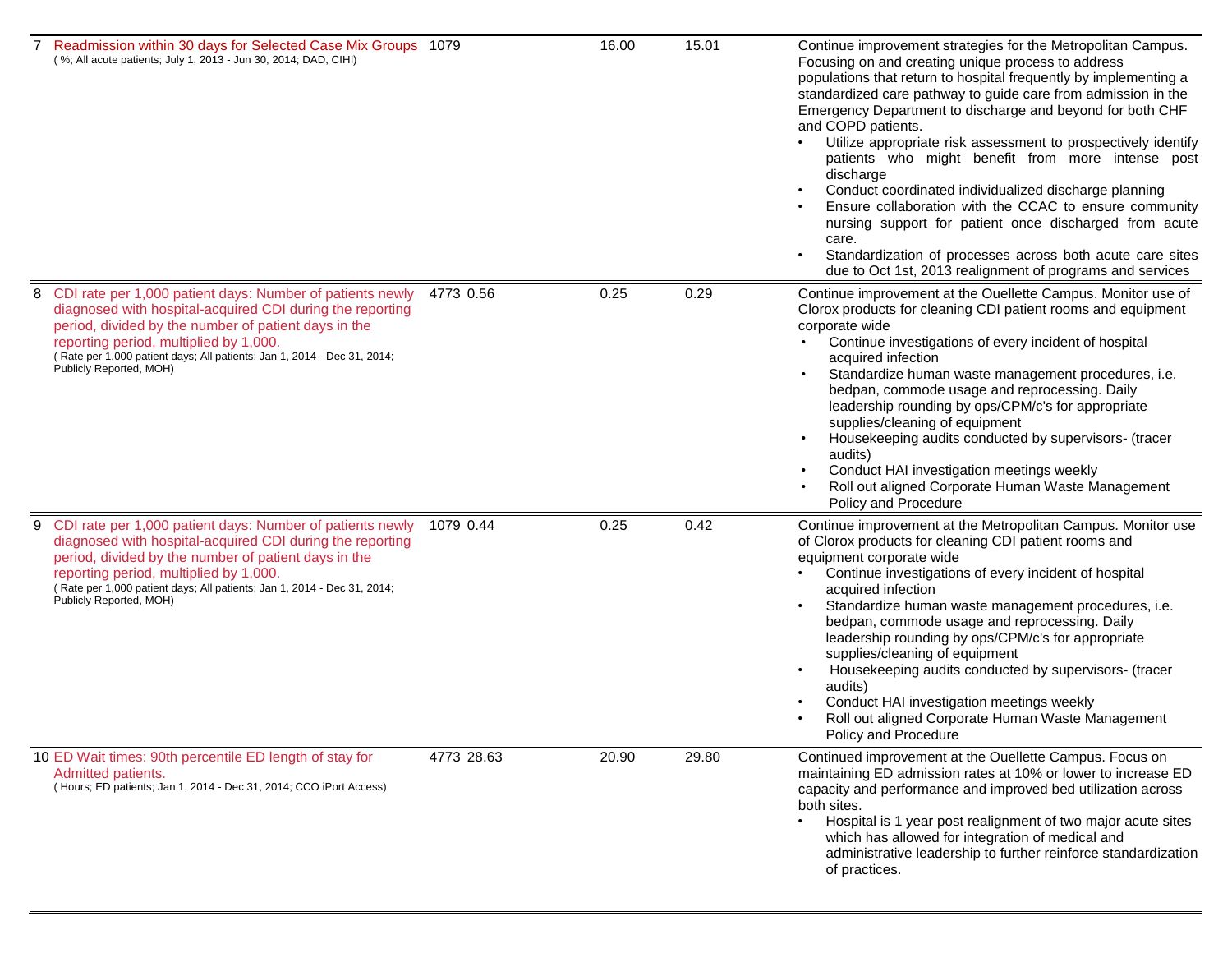|                                                                                                                                                              |            |       |        | Maintain 16 bed Short Stay Medical Unit for unattached<br>family medicine patients with an expected LOS of less than<br>72 hours at the Met site to impact ED flow<br>Improve overall flow with increase in percentage of patients<br>discharged before 1100 and 1400.<br>Improved coordination with CCAC of complex patients<br>designated ALC and returning home.<br>Track discharge and referral rate of Geriatric Emergency<br>Department Nurse.                                                                                                                                                                                                                                                                                                                                                                                                                            |
|--------------------------------------------------------------------------------------------------------------------------------------------------------------|------------|-------|--------|---------------------------------------------------------------------------------------------------------------------------------------------------------------------------------------------------------------------------------------------------------------------------------------------------------------------------------------------------------------------------------------------------------------------------------------------------------------------------------------------------------------------------------------------------------------------------------------------------------------------------------------------------------------------------------------------------------------------------------------------------------------------------------------------------------------------------------------------------------------------------------|
| 11 ED Wait times: 90th percentile ED length of stay for<br>Admitted patients.<br>(Hours; ED patients; Jan 1, 2014 - Dec 31, 2014; CCO iPort Access)          | 1079 25.17 | 20.90 | 27.30  | Continued improvement at the Metropolitan Campus. Focus on<br>maintaining ED admission rates at 10% or lower to increase ED<br>capacity and performance and improved bed utilization across<br>both sites.<br>Hospital is 1 year post realignment of two major acute sites<br>which has allowed for integration of medical and<br>administrative leadership to further reinforce standardization<br>of practices.<br>Maintain 16 bed Short Stay Medical Unit for unattached<br>family medicine patients with an expected LOS of less than<br>72 hours at the Met site to impact ED flow<br>Improve overall flow with increase in percentage of patients<br>discharged before 1100 and 1400.<br>Improved coordination with CCAC of complex patients<br>designated ALC and returning home.<br>Track discharge and referral rate of Geriatric Emergency<br><b>Department Nurse</b> |
| 12 HSMR: Number of observed deaths/number of expected<br>deaths $x$ 100.<br>(Ratio (No unit); All patients; April 1, 2013 to March 31, 2014; DAD, CIHI)      | 4773 95.00 | 95.00 | 115.00 | Continue improvement at the Ouellette Campus. Continue with<br>established auditing process for patient mortality and morbidity<br>reviews.<br>Continue to monitor and track physician documentation<br>compliance indicators established by Medical Quality<br>Assurance Committee monthly.<br>Conduct QCIPA's with physician, administration and front<br>line staff participation to review unusual events.<br>Conduct and track daily leadership rounding and comfort<br>care rounds to ensure patient needs are being met and<br>timely response to deteriorating condition.                                                                                                                                                                                                                                                                                               |
| 13 HSMR: Number of observed deaths/number of expected<br>deaths $\times$ 100.<br>(Ratio (No unit); All patients; April 1, 2013 to March 31, 2014; DAD, CIHI) | 1079 84.00 | 95.00 | 92.00  | Continued improvement at the Met Campus. Continue with<br>established auditing process for patient mortality and morbidity<br>reviews.<br>Continue to monitor and track physician documentation<br>compliance indicators established by Medical Quality<br>Assurance Committee monthly.<br>Conduct QCIPA's with physician, administration and front<br>line staff participation to review unusual events.<br>Conduct and track daily leadership rounding and comfort<br>care rounds to ensure patient needs are being met and<br>timely response to deteriorating condition.                                                                                                                                                                                                                                                                                                    |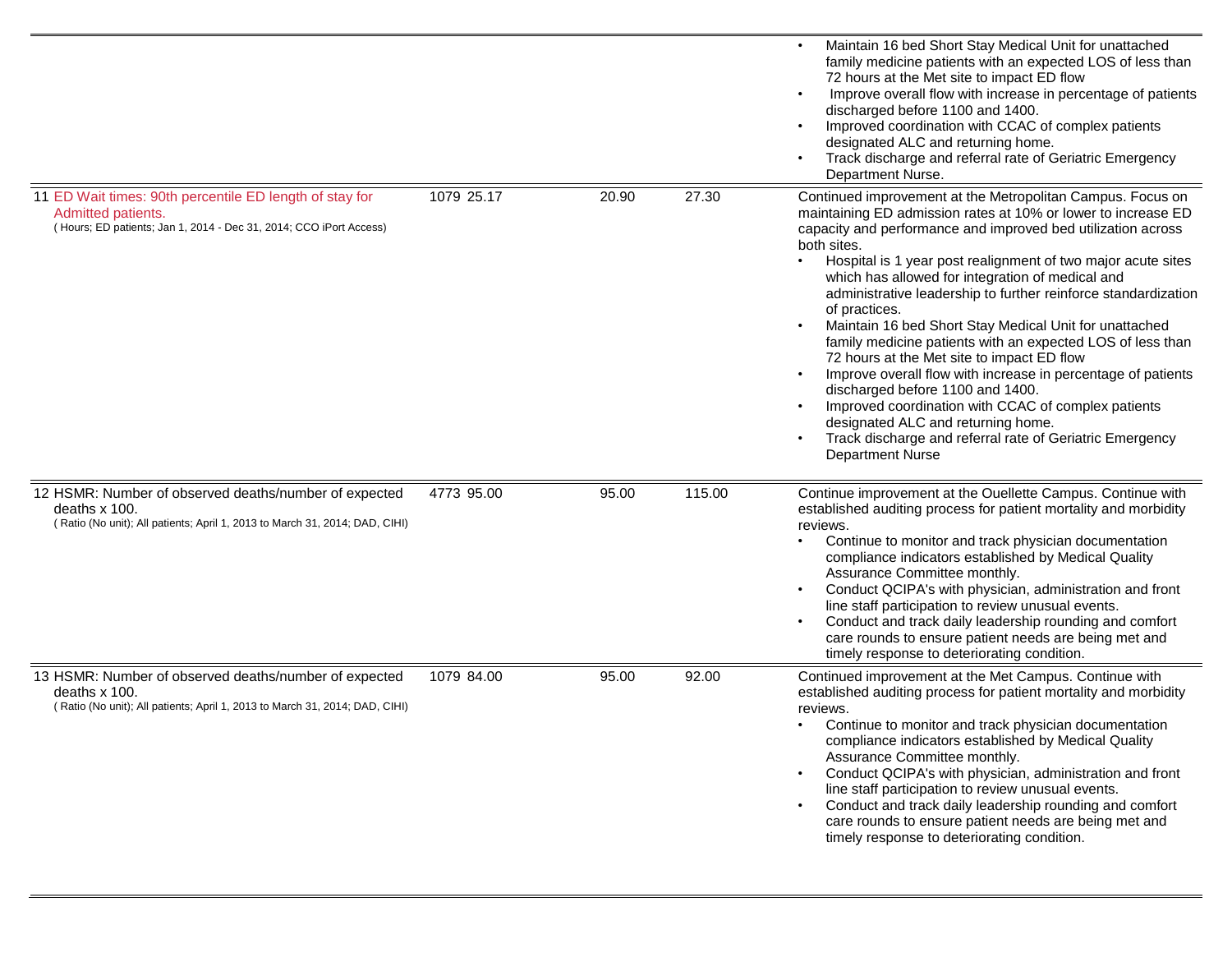| 14 Medication reconciliation at admission: The total number of 4773 44.20<br>patients with medications reconciled as a proportion of the<br>total number of patients admitted to the hospital<br>(%; All patients; most recent quarter available; Hospital collected data)                                                                                                         | 50.00 | 43.10 | Continue improvement strategies at the Ouellette Campus.<br>Introduce aligned process/documentation across both campuses<br>to increase compliance by ensuring the standardization of<br>practice to obtain the Best Possible Medication History (BPMH),<br>a precursor to effective medication reconciliation compliance<br>Increase compliance with medication reconciliation<br>education using annual e-learn and new physician<br>orientation<br>Expand unit-based re-design across both campuses (RPH<br>+ tech pair) assigned to Med/Surg units to support timely<br>Med Rec completion<br>Increase documentation of Med Rec incidents in RL6<br>(incident reporting program) by pharmacists and nurses<br>Implement (electronic) transfer orders to improve<br>medication information sent to receiving institution    |
|------------------------------------------------------------------------------------------------------------------------------------------------------------------------------------------------------------------------------------------------------------------------------------------------------------------------------------------------------------------------------------|-------|-------|--------------------------------------------------------------------------------------------------------------------------------------------------------------------------------------------------------------------------------------------------------------------------------------------------------------------------------------------------------------------------------------------------------------------------------------------------------------------------------------------------------------------------------------------------------------------------------------------------------------------------------------------------------------------------------------------------------------------------------------------------------------------------------------------------------------------------------|
| 15 Medication reconciliation at admission: The total number of 1079 24.10<br>patients with medications reconciled as a proportion of the<br>total number of patients admitted to the hospital<br>(%; All patients; most recent quarter available; Hospital collected data)                                                                                                         | 55.00 | 45.60 | Continue improvement strategies at the Metropolitan Campus.<br>Introduce aligned process/documentation across both campuses<br>to increase compliance by ensuring the standardization of<br>practice to obtain the Best Possible Medication History (BPMH),<br>a precursor to effective medication reconciliation compliance<br>Increase compliance with medication reconciliation<br>education using annual e-learn and new physician<br>orientation<br>Expand unit-based re-design across both campuses (RPH<br>+ tech pair) assigned to Med/Surg units to support timely<br>Med Rec completion<br>Increase documentation of Med Rec incidents in RL6<br>(incident reporting program) by pharmacists and nurses<br>Implement (electronic) transfer orders to improve<br>medication information sent to receiving institution |
| 16 Number of times that hand hygiene was performed before<br>4773 90.00<br>initial patient contact during the reporting period, divided by<br>the number of observed hand hygiene opportunities before<br>initial patient contact per reporting period, multiplied by 100.<br>(%; Health providers in the entire facility; Jan 1, 2014 - Dec, 31, 2014;<br>Publicly Reported, MOH) | 95.00 | 92.60 | Continue best practice hand hygiene auditing with real-time<br>feedback to staff/visitors/etc.<br>Educate patients and visitors regarding hand hygiene<br>performance expectations on all unit-2x4 campaign,<br>brochures, teaching<br>Continue to implement Electronic HH Auditing Software, i.e.<br>use of hand held devices, report distribution continue Just<br>Clean Your Hands Hand Hygiene Audit training for all HH<br>Auditors to ensure validity of HH results<br>Increase number of frontline staff trained in JCYH                                                                                                                                                                                                                                                                                                |
| 17 Number of times that hand hygiene was performed before<br>1079 97.00<br>initial patient contact during the reporting period, divided by<br>the number of observed hand hygiene opportunities before<br>initial patient contact per reporting period, multiplied by 100.<br>(%; Health providers in the entire facility; Jan 1, 2014 - Dec, 31, 2014;<br>Publicly Reported, MOH) | 97.00 | 96.00 | Continue best practice hand hygiene auditing with real-time<br>feedback to staff/visitors/etc.<br>Educate patients and visitors regarding hand hygiene<br>performance expectations on all unit-2x4 campaign,<br>brochures, teaching<br>Continue to implement Electronic HH Auditing Software, i.e.<br>use of hand held devices, report distribution<br>continue Just Clean Your Hands Hand Hygiene Audit<br>training for all HH Auditors to ensure validity of HH results<br>Increase number of frontline staff trained in JCYHs,<br>teaching<br>Continue to implement Electronic HH                                                                                                                                                                                                                                           |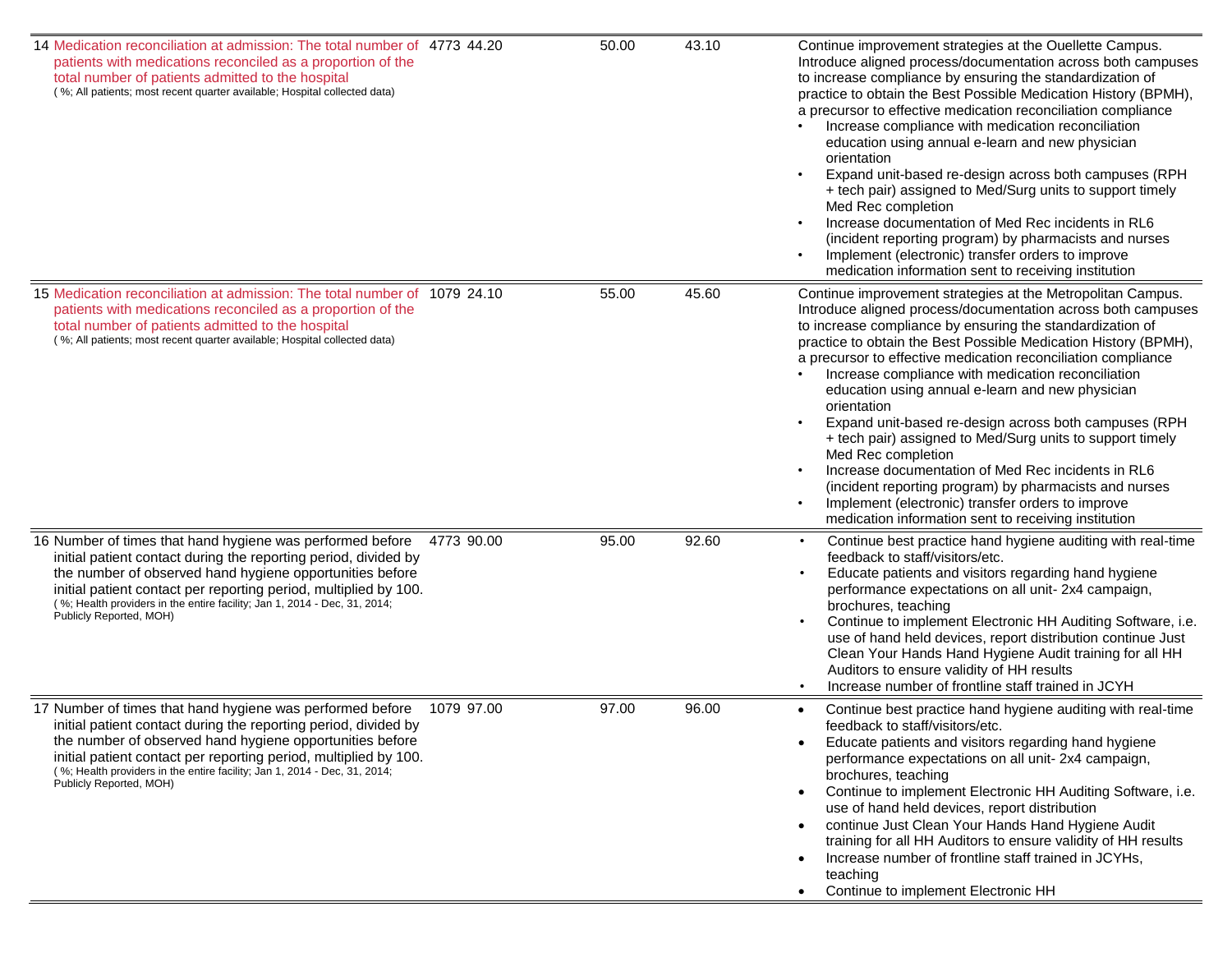| 18 Physical Restraints: Number of admission assessments<br>where restraint use occurred in last 3 days divided by the<br>number of full admission assessments in time period<br>(%; All patients; Oct 1, 2013 - Sep 30, 2014; OMHRS, CIHI)                                                                                                                     | 4773 3.98  | 2.30  | 3.46  | Enforce least restraint policy for psychiatric patients                                                                                                                                                                                                                                                                                                                                                                                                                                                                                                                                                                                                                                                                                                                                                                                                                                                 |
|----------------------------------------------------------------------------------------------------------------------------------------------------------------------------------------------------------------------------------------------------------------------------------------------------------------------------------------------------------------|------------|-------|-------|---------------------------------------------------------------------------------------------------------------------------------------------------------------------------------------------------------------------------------------------------------------------------------------------------------------------------------------------------------------------------------------------------------------------------------------------------------------------------------------------------------------------------------------------------------------------------------------------------------------------------------------------------------------------------------------------------------------------------------------------------------------------------------------------------------------------------------------------------------------------------------------------------------|
| 19 Rate of central line blood stream infections per 1,000<br>central line days<br>(Rate per 1,000 central line days; ICU patients; Jan 1, 2014 - Dec 31, 2014;<br>Publicly Reported, MOH)                                                                                                                                                                      | 4773 X     | 0.00  | 0.19  | Ensure Safer Health Care Now (SHCN) best practices for<br>central line insertion and maintenance are maintained.                                                                                                                                                                                                                                                                                                                                                                                                                                                                                                                                                                                                                                                                                                                                                                                        |
| 20 Rate of central line blood stream infections per 1,000<br>central line days<br>(Rate per 1,000 central line days; ICU patients; Jan 1, 2014 - Dec 31, 2014;<br>Publicly Reported, MOH)                                                                                                                                                                      | 1079 X     | 0.00  | 0.00  | Ensure Safer Health Care Now (SHCN) best practices for<br>central line insertion and maintenance are maintained.                                                                                                                                                                                                                                                                                                                                                                                                                                                                                                                                                                                                                                                                                                                                                                                        |
| 21 This is not an indicator identified for acute care. WRH has<br>identified this as a priority and has defined this indicator as<br>the number of reported inpatient falls with injury expressed<br>as a rate per 1000 patient days/month.<br>(Rate per 1,000 patient days; All acute patients; F2014/15 Q2; Hospital<br>collected data)                      | 4773 0.17  | 0.12  | 0.07  | Continue with Fall Prevention Program including Fall<br>Prevention And Comfort Round Bundles developed in<br>2012/2013; based on best practice evidence on<br>assessment of risk and implementation of interventions.<br>Target Emergency Department for roll out of best practice<br>$\bullet$<br>prevention guidelines.<br>Ongoing tracking and monitoring of this indicator with real<br>time data and response to incidents                                                                                                                                                                                                                                                                                                                                                                                                                                                                         |
| 22 This is not an indicator identified for acute care. WRH has<br>identified this as a priority and has defined this indicator as<br>the number of reported inpatient falls with injury expressed<br>as a rate per 1000 patient days/month.<br>(Rate per 1,000 patient days; All acute patients; F2014/15 Q2; Hospital<br>collected data)                      | 1079 0.08  | 0.07  | 0.03  | Continue with Fall Prevention Program including Fall<br>Prevention And Comfort Round Bundles developed in<br>2012/2013 that was based on best practice evidence on<br>assessment of risk and implementation of interventions.<br>Continue to reinforce Fall Prevention methodology that is<br>well established.<br>Target Emergency Department for roll out of best practice<br>$\bullet$<br>prevention guidelines.<br>Ongoing tracking and monitoring of this indicator with real<br>time data and response to incidents                                                                                                                                                                                                                                                                                                                                                                               |
| 23 Total number of inpatient days where a physician (or<br>designated other) has indicated that a patient occupying an<br>acute care hospital bed has finished the acute care phase<br>of his or her treatment, divided by the total number of<br>inpatient days in a given period x 100.<br>(%; All acute patients; October 2014 - September 2015; DAD, CIHI) | 4773 22.07 | 12.00 | 23.23 | Continue improvement at the Ouellette Campus. Continue<br>collaboration with CCAC ESCLHIN in the implementation of<br>Home First Strategies to facilitate placement of ALC patients<br>and reduce barriers to discharge early in their inpatient stay.<br>Recognize value of timely, patient level data to reduce wait<br>times and provide ongoing daily monitoring and daily<br>tracking of indicators focusing on patient flow across the<br>organization<br>Develop and apply targeted strategies to individualized<br>discharge planning to continuously decrease ALC patients<br>lengths of stay<br>Implement regional escalation planning when need<br>exceeds bed capacity.<br>Roll out Utilization Model at the Ouellette Campus in<br>February 2015<br>Monthly monitoring of patient flow indicators across the<br>organization with Medical Directors, senior leadership and<br>Utilization. |